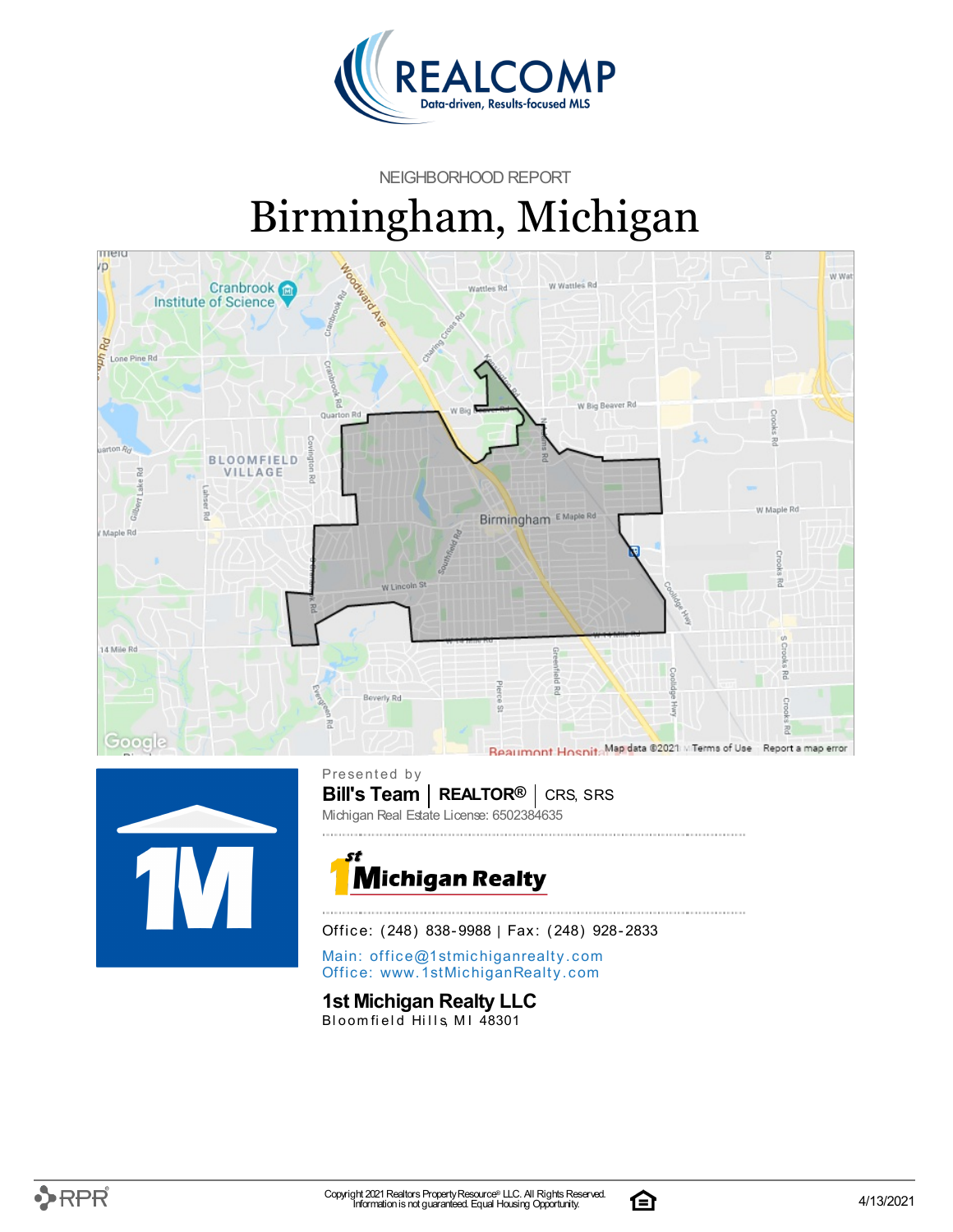

# Neighborhood: Housing Stats and Charts

|                                                         | <b>Birmingham</b> | <b>Oakland County</b> | <b>Michigan</b> | <b>USA</b> |
|---------------------------------------------------------|-------------------|-----------------------|-----------------|------------|
| Median Estimated Home Value                             | \$527K            | \$294K                | \$220K          | \$260K     |
| <b>Estimated Home Value 12-Month Change</b>             | $+6%$             | $+7.4%$               | $+8.9%$         | $+6.3%$    |
| <b>Median List Price</b>                                | \$877K            | \$320K                | \$210K          | \$118K     |
| <b>List Price 1-Month Change</b>                        | $+5%$             |                       | $0\%$           | $-5.4\%$   |
| List Price 12-Month Change                              | $+20.3%$          | +1.6%                 | $+10.6\%$       | +7.6%      |
| <b>Median Home Age</b>                                  | 59                | 50                    | 41              | -41        |
| Own                                                     | 76%               | <b>71%</b>            | 71%             | 64%        |
| Rent                                                    | 24%               | 29%                   | 29%             | 36%        |
| \$ Value of All Buildings for which Permits Were Issued |                   | \$699M                | \$4.58B         | \$281B     |
| % Change in Permits for All Buildings                   |                   | $-19%$                | $-6%$           | $+1%$      |
| % Change in \$ Value for All Buildings                  |                   | $-7%$                 | 0%              | $+3%$      |

### Median Sales Price vs. Sales Volume

Thischart comparesthe price trend and salesvolume for homesin an area. Home pricestypically followsales volume, with a time lag, since sales activity is the driver behind price movements.

Data Source: Public recordsand listings data

Update Frequency: Monthly

Median Sales Price Public Records Median Sales Price Listings Sales Volume Public Records

Sales Volume Listings



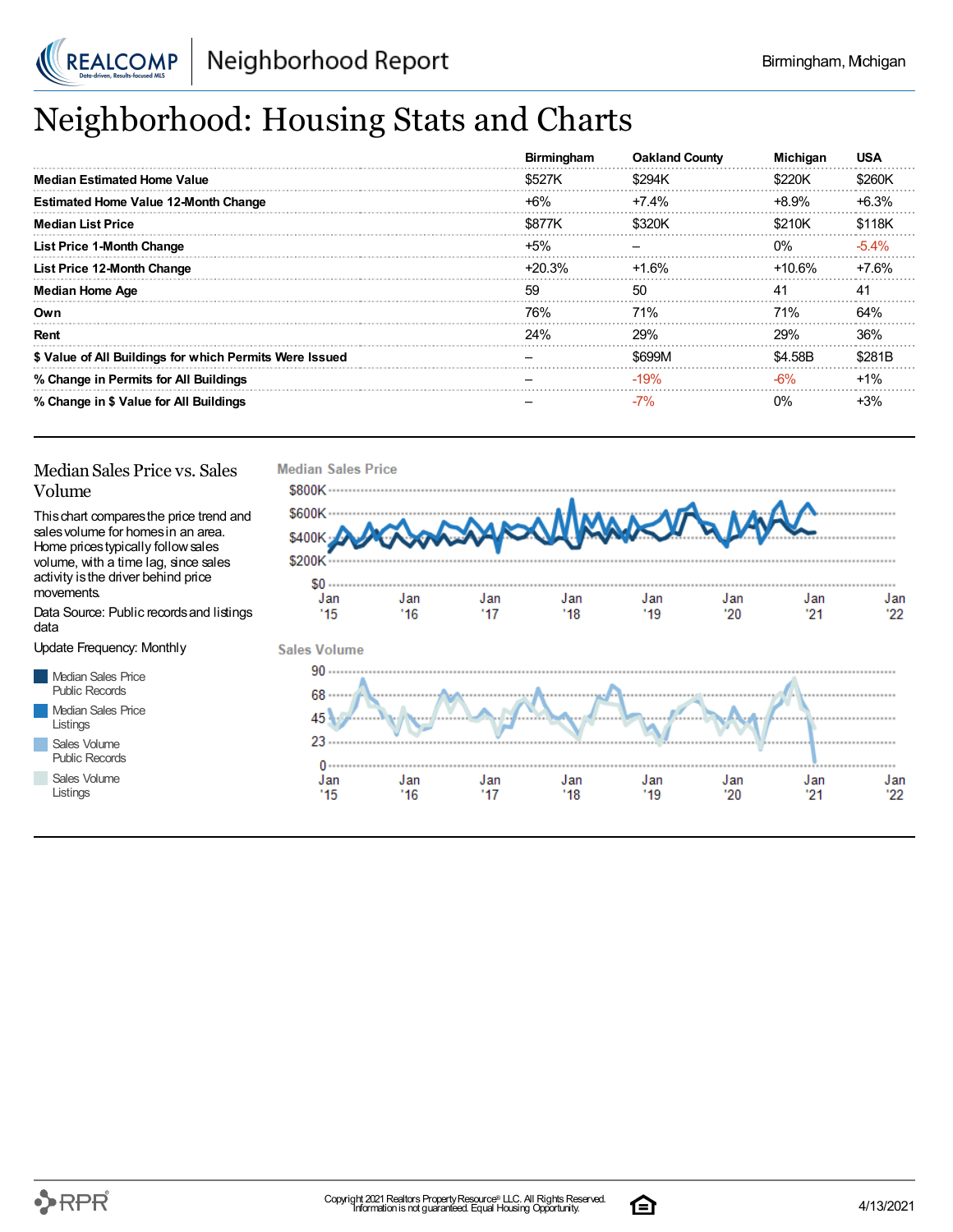

 $'18$ 

 $'18$ 

### Median Listing Price vs. Listing Volume

Thischart comparesthe listing price and listing volume for homesin an area. Listing prices often follow listing volume, with a time lag, because supply can drive price movements.

Data Source: On- and off-market listings sources

Update Frequency: Monthly

**Median List Price** Listing Volume



#### Price Range of Homes Sold

Thischart showsthe distribution of homes reported sold in the past six monthswithin different price rangesin the area of your search. The amount shown for the subject property issold data where available, or the property's estimated value when salesdata are unavailable (such asa non-disclosure state) or provided in range format.

Data Source: Public records data Update Frequency: Monthly

Sales Count By Price Range

#### Price per Square Foot of Homes Sold

Thischart showsthe distribution of homes reported sold in the past six monthsat different pricesper square foot (living area sourced from public records).

Data Source: Public records data

Update Frequency: Monthly

Sales Count By Price Per Sq Ft



 $'19$ 

 $20$ 

 $20^{\circ}$ 

 $21$ 

 $21$ 

 $'19$ 



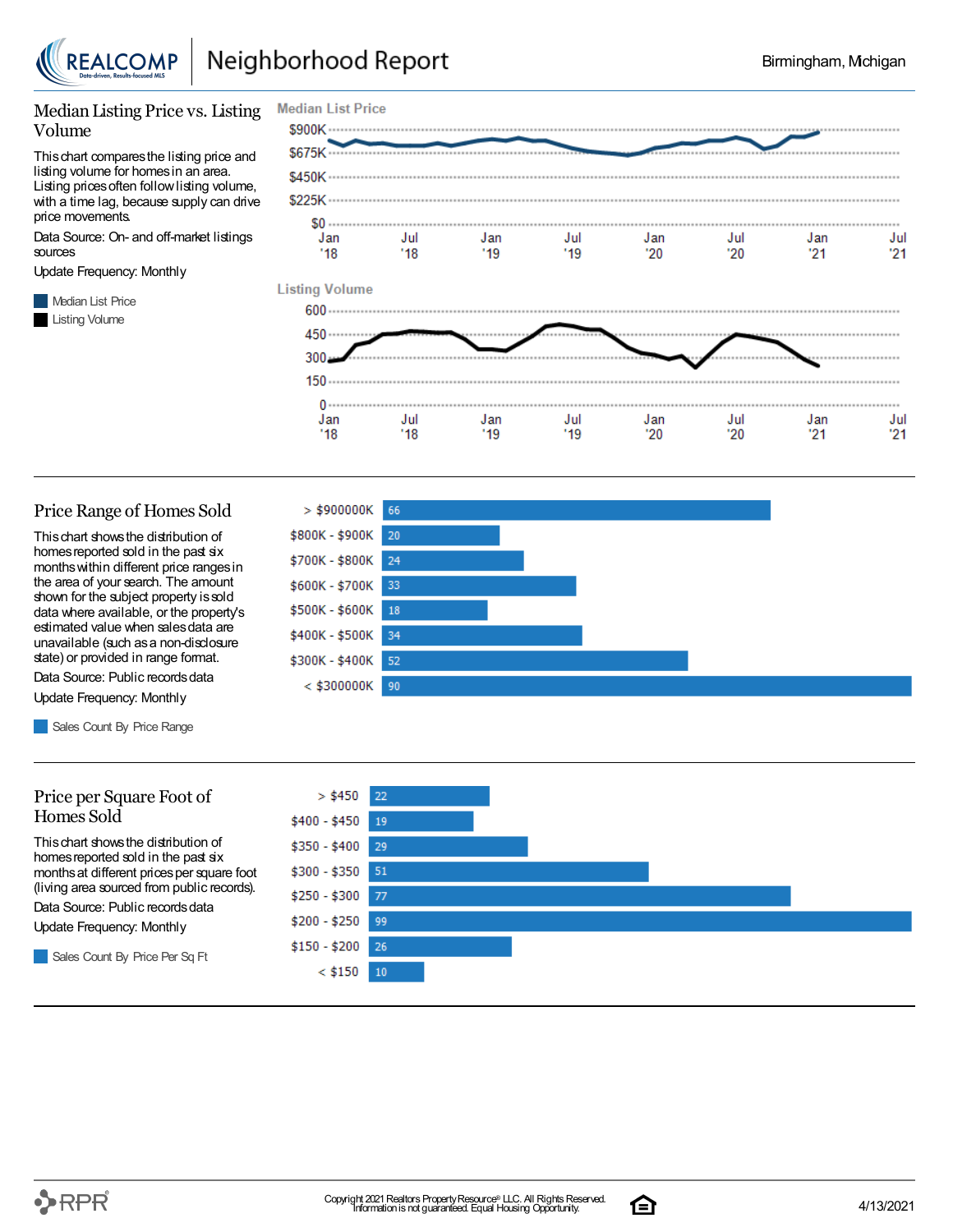

## Neighborhood Report



### Age Range of Homes Sold

Thischart showsthe distribution of homes reported sold in the past six monthsof different age rangesin the area of your search.

Data Source: Public records data Update Frequency: Monthly

Sales Count by Age of House



### Number of Bedroomsin Homes Sold

Thischart showsthe distribution of homes reported sold in the past six months, according to the number of bedrooms, in the area of your search. Data Source: Public records data Update Frequency: Monthly

Sales Count by Bedroom



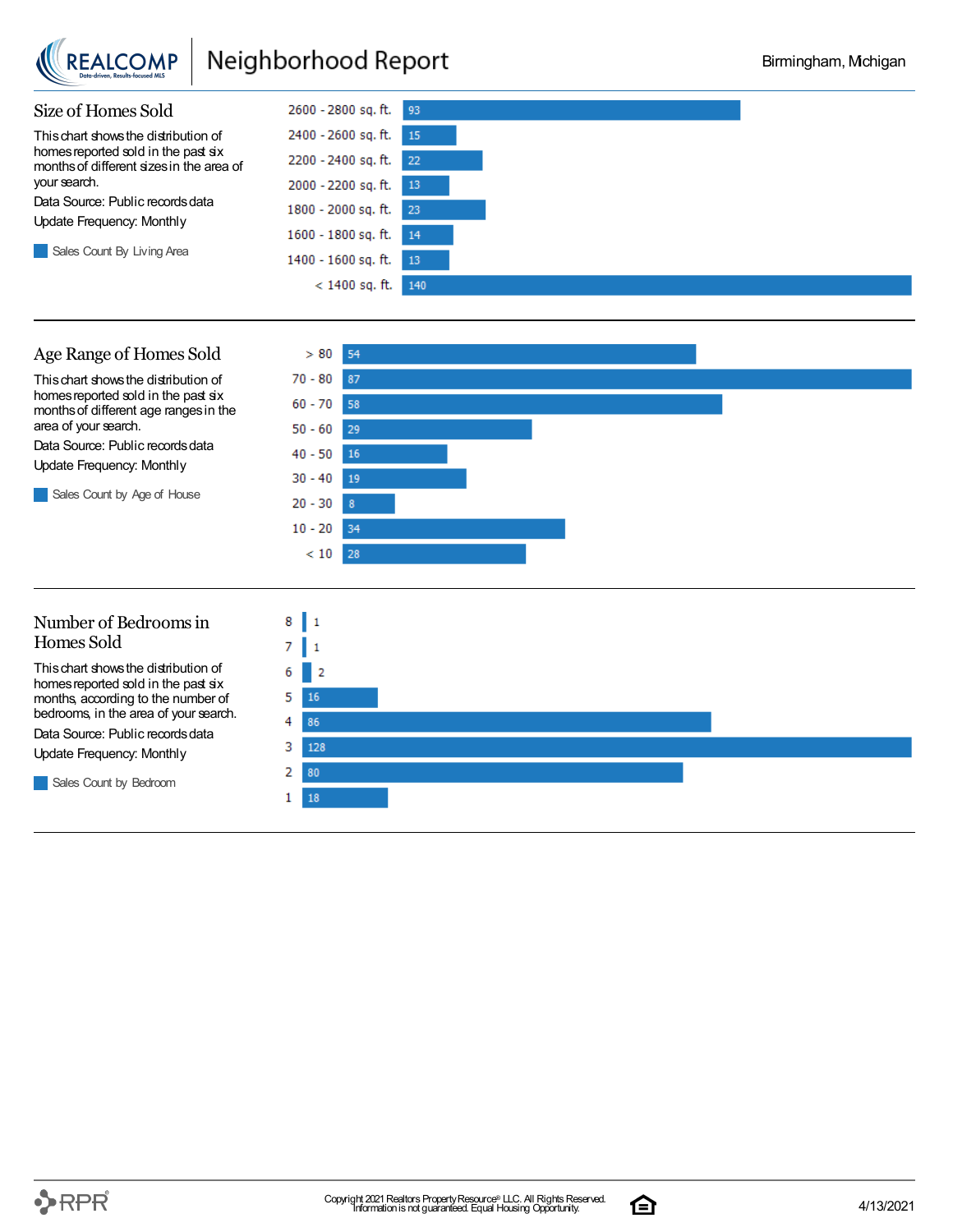

# Neighborhood: People Stats and Charts

|                                |         | County  |       |      |
|--------------------------------|---------|---------|-------|------|
|                                | 21.1K   | .25M    | 9 96M |      |
| <b>ation Density per Sq Mi</b> |         | 1.44K   |       |      |
| tion Change since 2010         | $+5.1%$ | $+4.2%$ |       | 7.7% |
| Median Age                     |         |         | 40    | 38   |
| Male / Female Ratio            | 100/    | 49%     | 10%   |      |

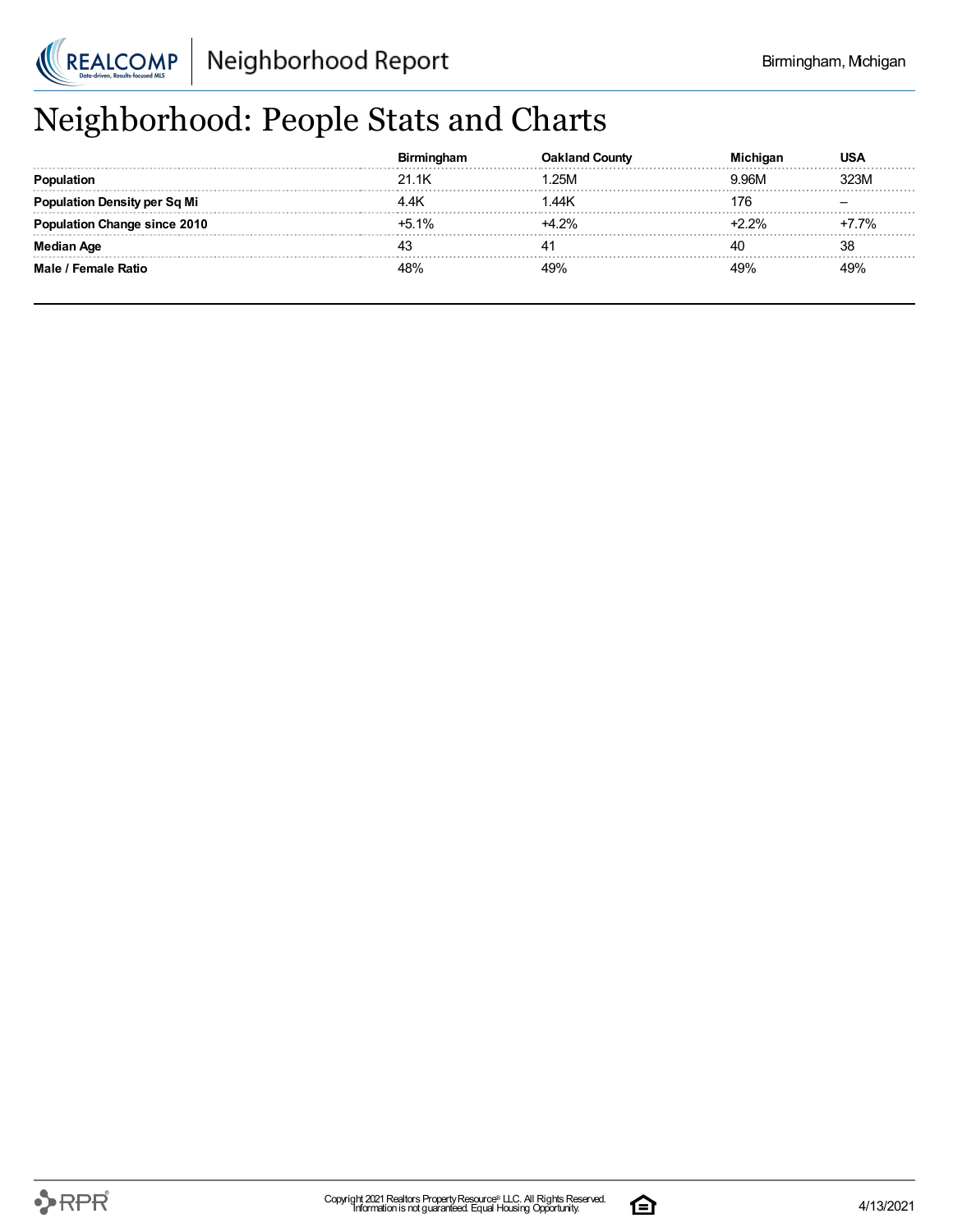



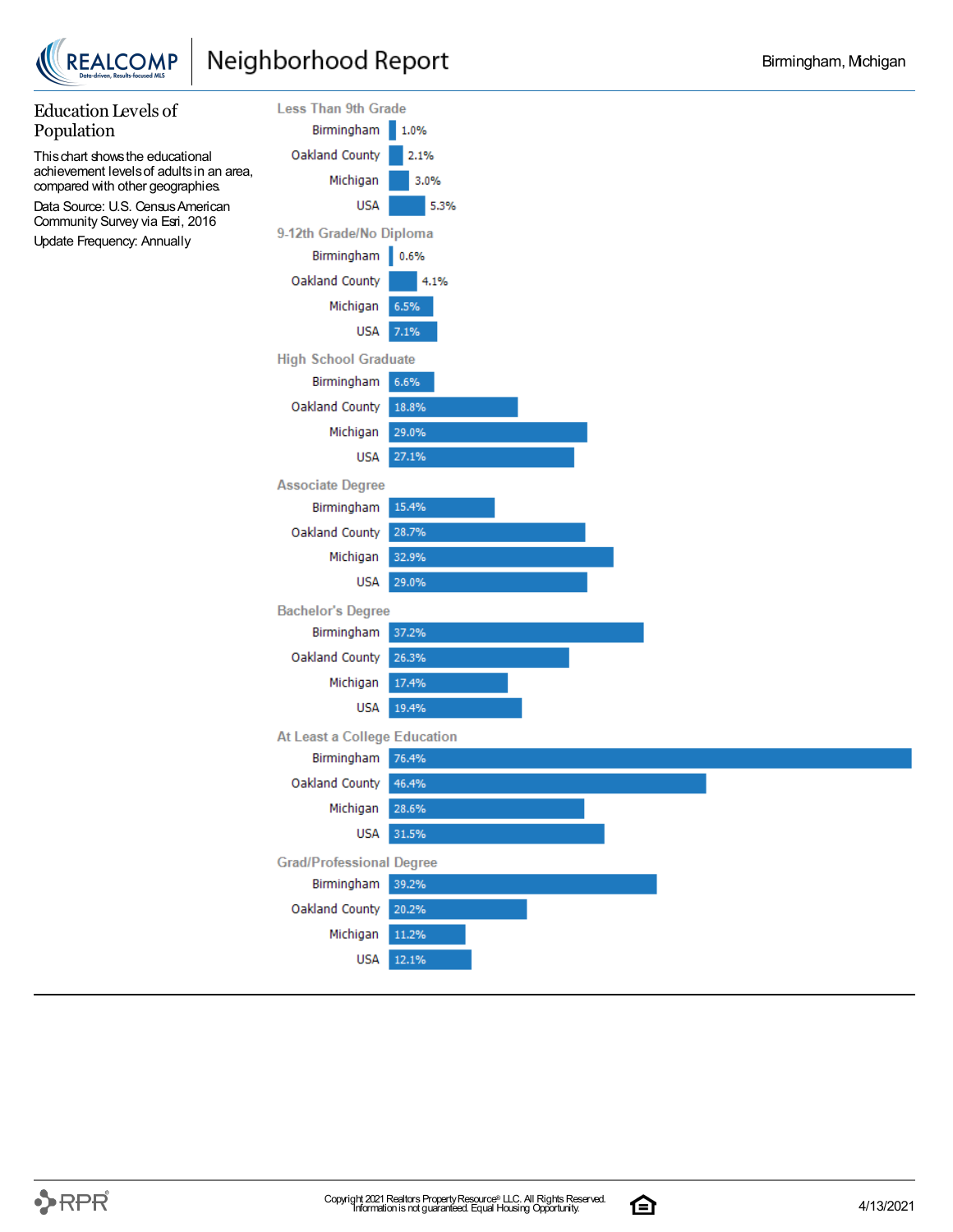

## Neighborhood Report



### Presidential Voting Pattern

Thischart showshowresidentsof a county voted in the 2012 presidential election.

Data Source: USElectionAtlas.org Update Frequency: Quadrennially 614

312

45.5%

<\$25K 823

Votes Democrat 53.6%

\$25K-\$35K

Votes Republican

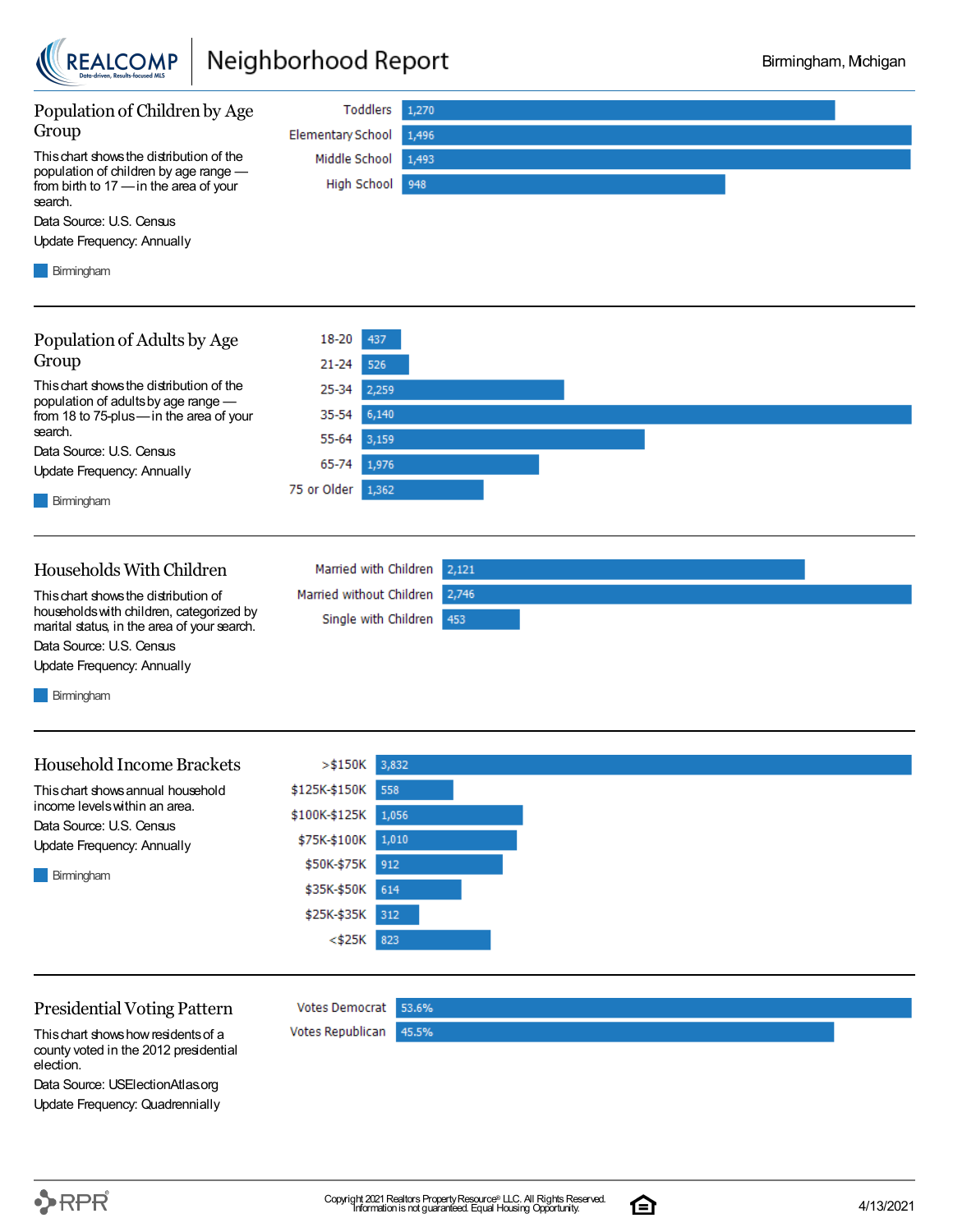

## Neighborhood: Economic Stats and Charts

|                   |           | ∴∩⊔nτv   |          |       |
|-------------------|-----------|----------|----------|-------|
| Income Per Capita | \$83.640  | \$42.760 | በ 336    |       |
| lousehold Income  | \$117.670 | '6 387   | \$54.938 |       |
| : Rate            |           | 4.1%     | 6.1%     |       |
| Number            |           | 25.7K    | 28.9K    | 10.1M |
|                   |           | 608K     |          | 50M   |
| −orce Number      |           |          | . 71M    | ገባਆ   |





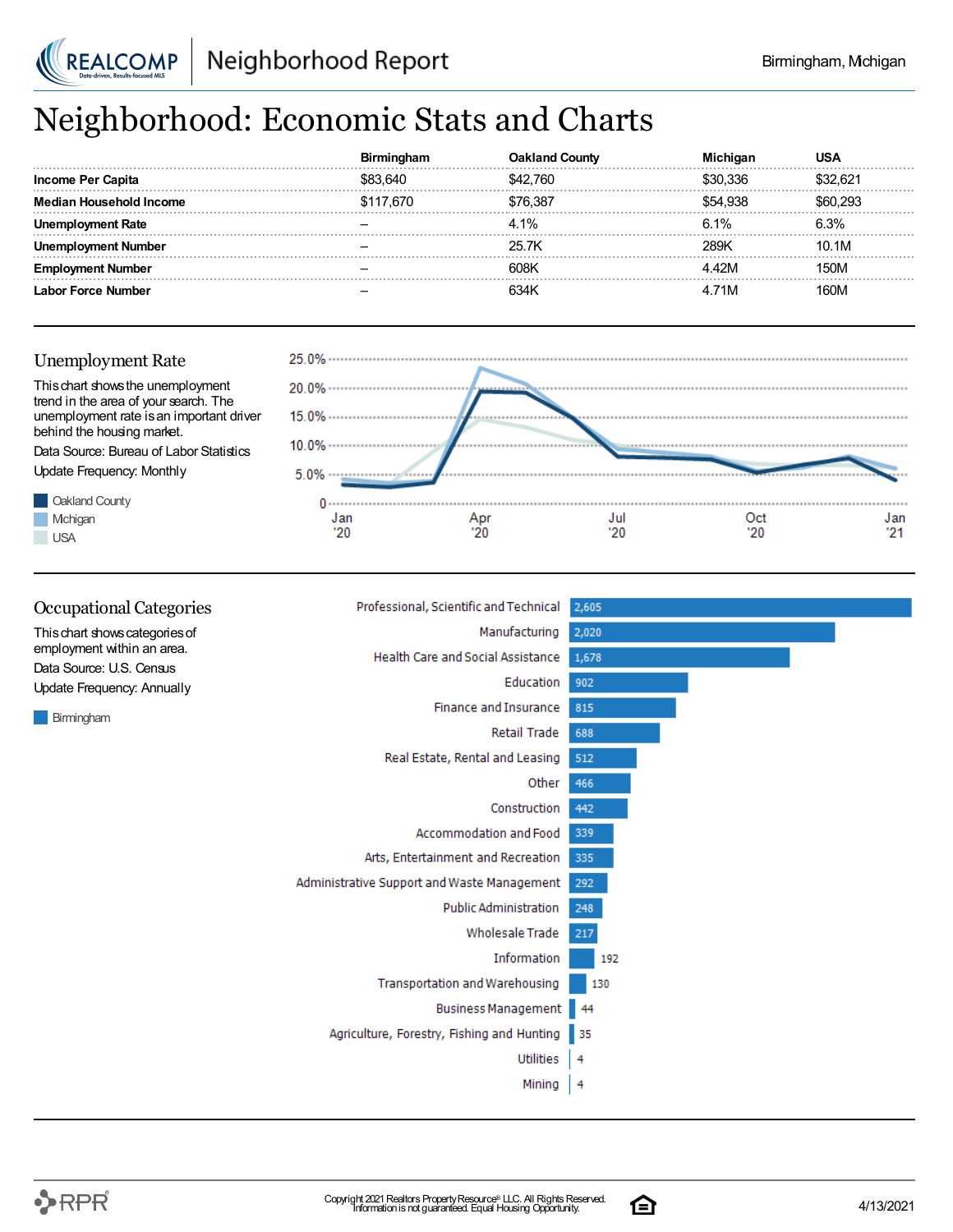

## Neighborhood: Quality of Life Stats and Charts

Quality of Life in 48009

|                                                         | Birminaham | <b>Oakland County</b> |       | US.   |
|---------------------------------------------------------|------------|-----------------------|-------|-------|
| Elevation (in feet)                                     | 1.789      | ∣.789                 | 1.782 |       |
| <b>Annual Rainfall (in inches)</b>                      | 35.01      | 35.01                 | 33.27 |       |
| Annual Snowfall (in inches)                             | 30.05      | 38.71                 | 60.38 |       |
| Days of Full Sun (per year)                             | 67         | 67                    | -69   |       |
| Travel Time to Work (in minutes)                        |            |                       |       |       |
| <b>Water Quality - Health Violations</b>                |            |                       |       |       |
| <b>Water Quality - Monitoring and Report Violations</b> |            |                       |       |       |
| <b>Superfund Sites</b>                                  |            |                       | 96    | 2 IN2 |
| <b>Brownfield Sites</b>                                 | Yes        | Yes                   | Yes   | es?   |

| Average Commute Time                                           | $<$ 15 Minutes 26.1% |      |  |
|----------------------------------------------------------------|----------------------|------|--|
| This chart shows average commute times                         | 15-30 Minutes 39.2%  |      |  |
| to work, in minutes, by percentage of an<br>area's population. | 30-45 Minutes 26.1%  |      |  |
| Data Source: U.S. Census                                       | 45-60 Minutes 6.5%   |      |  |
| Update Frequency: Annually                                     | $>1$ Hour            | 2.1% |  |
| .                                                              |                      |      |  |

**Birmingham** 

| How People Get to Work                                                           | Drove Alone/Carpool/Motorcycle 9,607 |  |
|----------------------------------------------------------------------------------|--------------------------------------|--|
| This chart shows the types of                                                    | Work at Home 809                     |  |
| transportation that residents of the area<br>you searched use for their commute. | Walk 138                             |  |
| Data Source: U.S. Census                                                         | Public Transit 30                    |  |
| Update Frequency: Annually                                                       | Bicycle   12                         |  |
|                                                                                  |                                      |  |

| <b>Average Monthly</b>                      | Avg. January Min. Temp 20 |  |  |
|---------------------------------------------|---------------------------|--|--|
| Temperature                                 | Avg. January Max. Temp 32 |  |  |
| This chart shows average temperatures in    | Avg. July Min. Temp 65    |  |  |
| the area you searched.<br>Data Source: NOAA | Avg. July Max. Temp 85    |  |  |
| Update Frequency: Annually                  |                           |  |  |